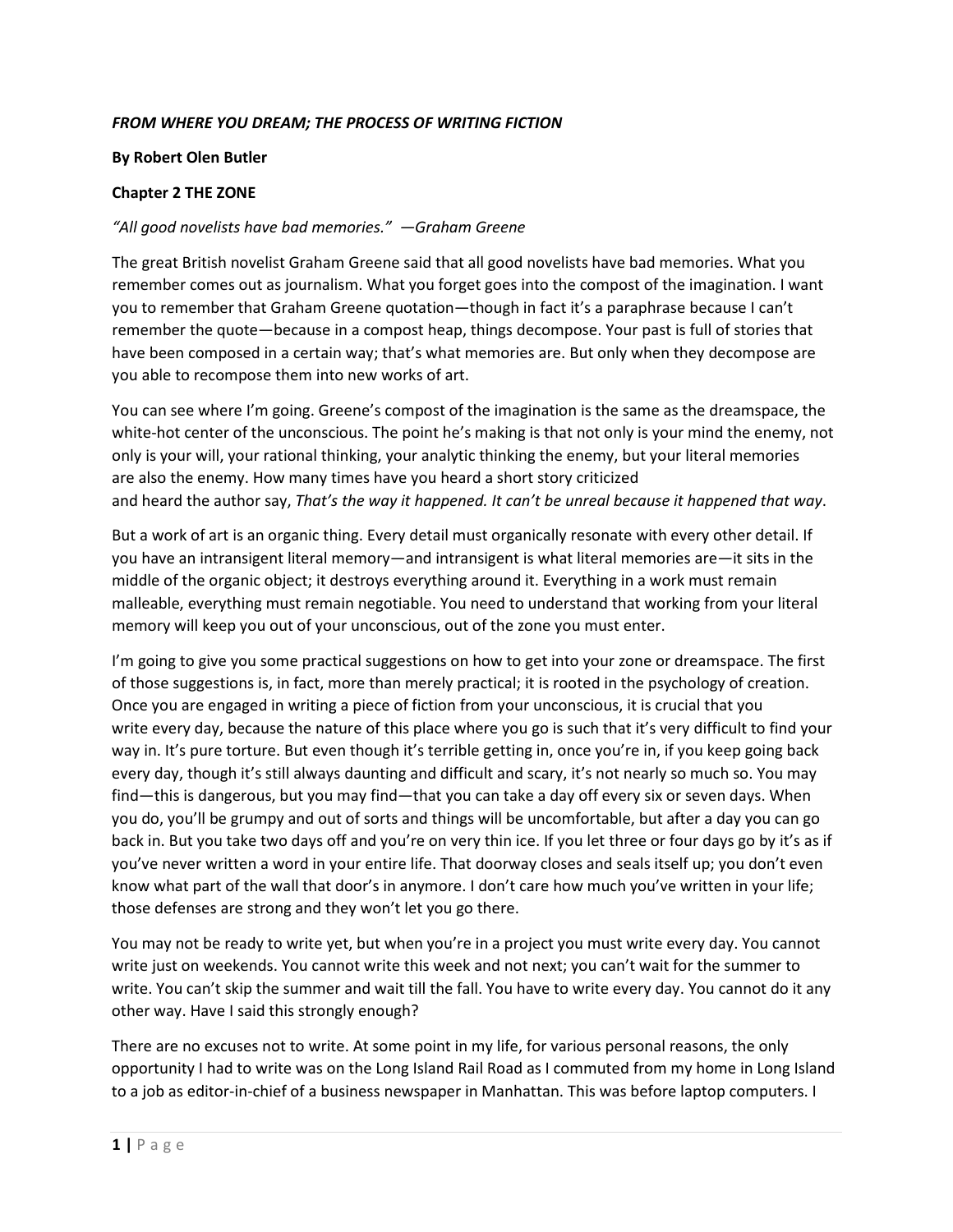wrote every word of my first four published novels on my lap, on legal pads, by hand, on the Long Island Rail Road, where the air-conditioning never worked in the summer, and the heat never worked in the winter, and it was always jam-packed, and people were flapping their papers and yakking and killing each other over the wrong bridge bid three seats up in front of me.

But eventually a thing kicked in that psychologists used to call *functional fixedness*. That is, if you have a certain place and certain objects that you associate only with a certain task, eventually the associational values build up in such a way that when you go to that place and engage those objects, you are instantly completely focused on that task. So getting over the hump of distraction with those

railroad trips eventually became an asset, because writing was all I ever did on the train; I did nothing else. And I began to write well. I wrote my

first four published novels on that train. So here's one of those practical suggestions for getting into the zone. Find a place and some objects that you go to and engage only when you're writing fiction. If you have only one space and one computer that you must use for all written things, then change the type font you use for your fiction or the color of your screen.

By the way, I finally got a teaching job that took me off the train. I got my Ph.D. at the "University of Knopf"—that is, I accumulated enough publishing credits to get a university teaching job—and I went to McNeese State University in Lake Charles, Louisiana. I was halfway through my fifth novel—it was already under contract to Knopf and my editor loved the first half and I did too—and I had to stop writing to drive my furniture across the country in a U-Haul, finish buying a house, and move in. I stopped writing for eight weeks. And when I returned to the novel, though I knew those characters as well as any real person I've ever known, and though I knew what was going to happen next in the plot, it was utter agony to return to the work. It took eight weeks of daily torture to write another sentence because I'd stopped writing every day. Also, if you develop functional fixedness to help you, you can't then let it be an excuse not to write. If you are away from the conditions you've established, you must still write every day. For a while I blamed my not writing on the fact that the room wasn't moving. I thought I was going to have to buy a little motor and stick it on

my chair to jiggle it. Maybe buy choo-choo sounds for my record player. But of course the real problem was the broken link to my unconscious caused by putting the work aside for a time. Another practical way to facilitate your entry into your writing zone is to turn yourself into a morning person. If you arrange your life so that you can spend two hours writing—or an hour, given the exigencies of some working lives, but ideally a couple of hours—you make that time sacrosanct at the beginning of the day. If you need coffee, you put your coffee on a timer, you roll out of bed, you grab that cup of coffee, and you are at your computer keyboard only moments from a literal dreamspace.

Finding a way to clear your sensibility of abstract uses of language is important to get into the trance. The problem is that we naturally use language in so many nonsensual ways all through the day. I find it helpful, then, to buffer those hours in which you necessarily use language in those analytical ways from the hours in which you dive into your unconscious and seek language in quite another way. One obvious way to do that is to put your night's sleep in between. You go into your writing space straight from another dream state and go to language before you've had a chance for all those other uses of language to intrude on you. So after you wake up, don't read the newspaper, don't watch CNN;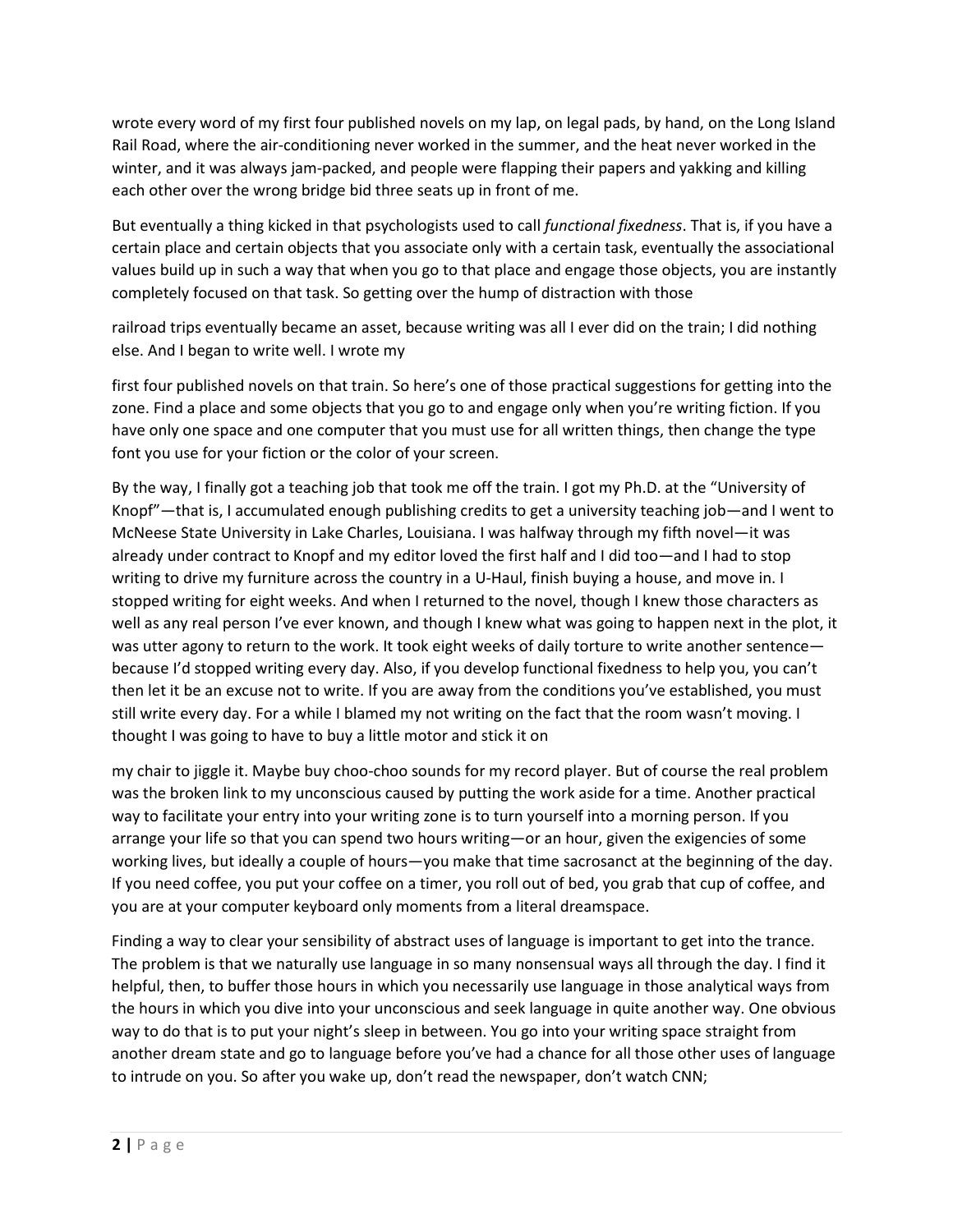if you have to pee don't pick up the back issue of *The New Yorker* in the basket nearby. You go to your fi ction writing without letting *any* conceptual language

into your head.

I almost always write to music, and that might be helpful to some of you. I've almost never written any fiction without carefully chosen music, usually classical or jazz, almost always without words—I've been known to write to Puccini, though if I understood Italian I probably couldn't. But whatever helps you go into your trance state—whether quiet is right or music helps—in any case, you do need to be visiting your unconscious every day.

The crucial awareness you must keep is this: do not will the work. Do not write until it's coming from your unconscious. If you have the itch to write before inspiration has visited you, spend that time meditating in your unconscious. That said, there is a type of journaling that I could recommend, especially at this stage of your development. Most journaling is counterproductive. Most journals are repositories of great swatches of abstraction and generalization and self-analysis and interpretation and all that bad stuff. Don't do that. But here's a certain kind of journal that might be useful to you: at the end of the day or beginning of the next day, return to some event of the day that evoked an *emotion* in you. Record that event in the journal. But do this only—*only* moment to moment through the senses. Absolutely never name an emotion; never start explaining or analyzing or interpreting an emotion. Record only through those five ways I mentioned that we feel emotions—signals inside

the body, signals outside the body, flashes of the past, flashes of the future, sensual selectivity—which are therefore the best ways to express emotions. Such a journal entry will read like a passage in a novel, like the most intense moment-to-moment scene in a novel. And that's all that will be there. Fully developed in the moment.

If you write in your journal every day in this way, and if you spend forty-five minutes or an hour at it, it will be so intensive that you might not get through the whole incident. That's fine. Just break it off, don't try to summarize or bring it to the end. Next day you might pick it up again. Or not. Go for some other piece of another emotional event. And don't rely so heavily on the sense reactions within your body that when you read this fifteen years from now all you get is "palpitating heart" and "sweating palms" and "blurry vision," which could be reactions to anything. This should be rendered as if it were a scene, with all the external and internal events.

After you've got a couple of weeks' worth of these entries, the entry of two weeks ago will have had a chance to cool off. From then on, each day's journaling should have two parts to it. First, write a new entry. Then, when you've finished, go back and read the journal entry of two weeks ago, and with a marker pen slash through all the examples of abstraction, generalization, summary, analysis, and interpretation you see in the text, leaving only moment-to-moment

sense-based events and impressions. No matter how much you intended to write "in the moment," I promise you those old habits will have come back, but the hope is that, over the course of time, the red marks will diminish.

Even if you're doing a sense-based journal, you're going to have serious trouble between your creative projects. This is when you'll understand why the need to write every day runs so deep. When I've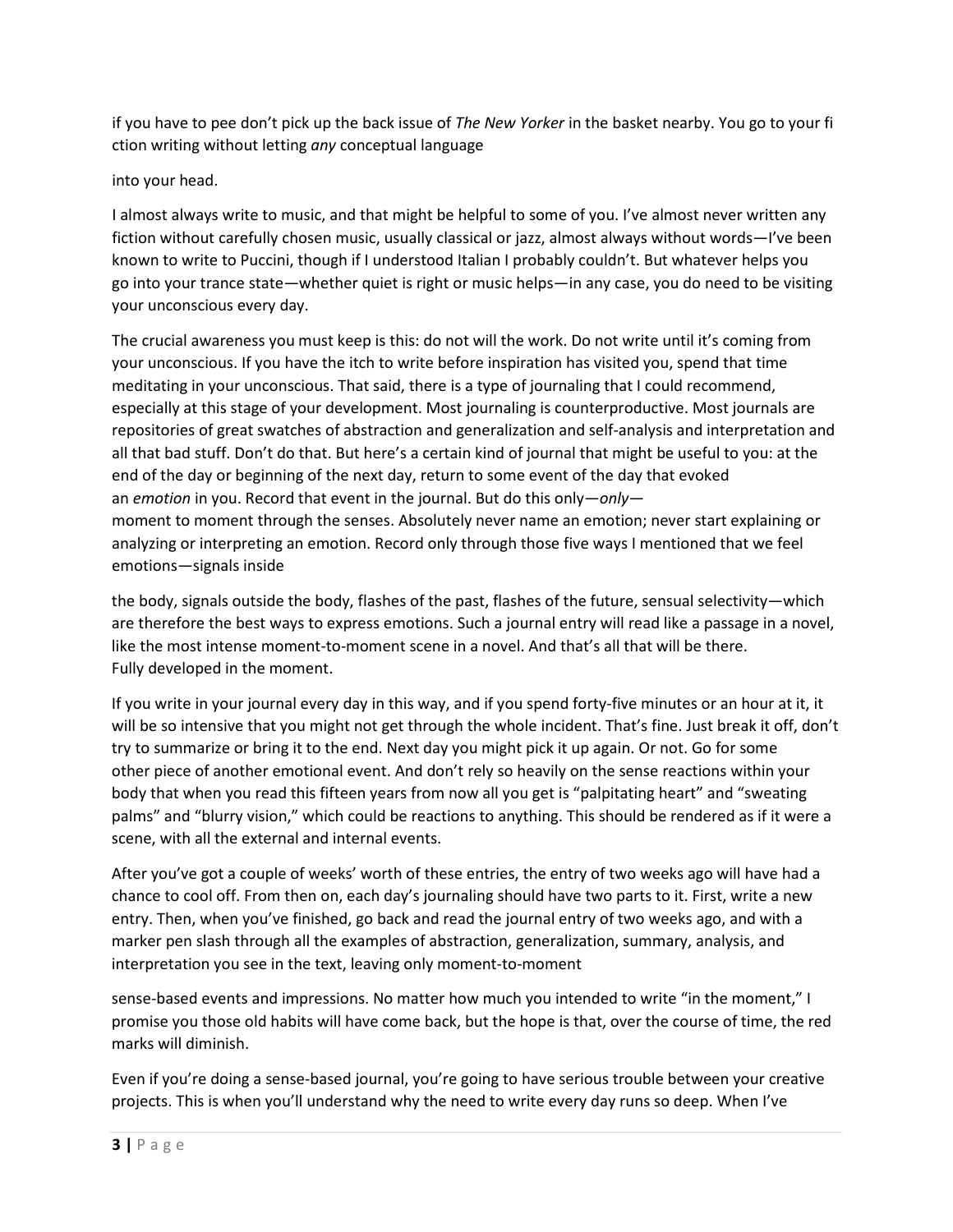finished a work, and some time passes, and I'm working up to something new, I feel that I am utterly wasting my life. I do trivial, ghastly, quotidian stuff; I hate myself; I complain about myself to my wife, and that hatred daily increases. Finally she says to me, "Honey, it's OK, you've now reached total selfloathing; you're about to start writing." She's always right. Soon thereafter, the door opens up to my unconscious, to my new work, and I leap in. And then I write every day and I am scared every day and I am happy every day.

A word about writer's block here. I think writer's block probably suggests that you have an artist's instinct. Bad writers never get blocked. Writers who write from their heads and are comfortable doing that—they always have some garbage to put down. I talked last week about the flow of metathinking, metaspeaking your mind. That stuff's always there and it's easy to put it on the page. I think most writers who get blocked do so because some important part of them knows that they've got to get to the unconscious. But they're not getting there;

they're thinking too much, so there's nothing there. Except it's not quite nothing—you sit there thinking, fussing, and worrying: "Gee, I'm not writing," "I've got to write now and I'm not writing," "Oh my God, I'm not writing," "If I want to be a writer I've got to write and I'm not writing." I think writer's block of that sort is the most common kind among writers who have any talent.

Writer's block is very similar to insomnia. What happens in insomnia? You lie down, intending to go into your dream-space, literally; into the depths of your unconscious, where you totally lose touch with the outer world. That's what sleep is. But you can't do it. Why? Because you can't turn your mind off. You lie there thinking about things. And if there are images, it's only because you're carefully controlling them. You sometimes have a kind of daydream going on, but you're in charge of it. You're making it happen, and you get upset about this and you think about that and you argue about this, and all the time there's this "Gee, I still am not sleeping, am I?" and, "OK, there's my mother. Gee, I'm thinking about her. I don't want to think about my mother, she makes me mad. What would I say to her if she called right now? I'd tell her …" That's what's going on in your head, right?

What happens when you finally do fall asleep? Suddenly an image comes out of nowhere: a rainy street, a street lamp, a dog barking. Whoa, where did that come from? Nowhere. And at the moment that image comes, if you ask, "Well, where *did* that come from?"—

it's gone; nothing will follow and you've got thirty-five more minutes of being awake.

Those of you who *don't* have trouble with insomnia, think about how you go to sleep. You lie down and all that garbage just turns off. Suddenly an image comes, and another, and boy, then you're gone. And that's how you write.

It's a funny state. It's not as if you're falling asleep at your computer, but neither are you brainstorming. You're *dreamstorming*, inviting the images of mo- ment-to-mo-ment experience through your unconscious. It's very much like an intensive daydream, but a daydream that you are and are not controlling. You let it go, but it's coming through language that you're putting on a screen, so there is some intervention on your part, and yet the essence of it—that rainy street and that dog barking and the lamplight—are nothing you're going after con- sciously. The state of communion with your unconscious—the zone I'm trying to describe—

is absolutely essential, *absolutely essential* to writing well in this art form.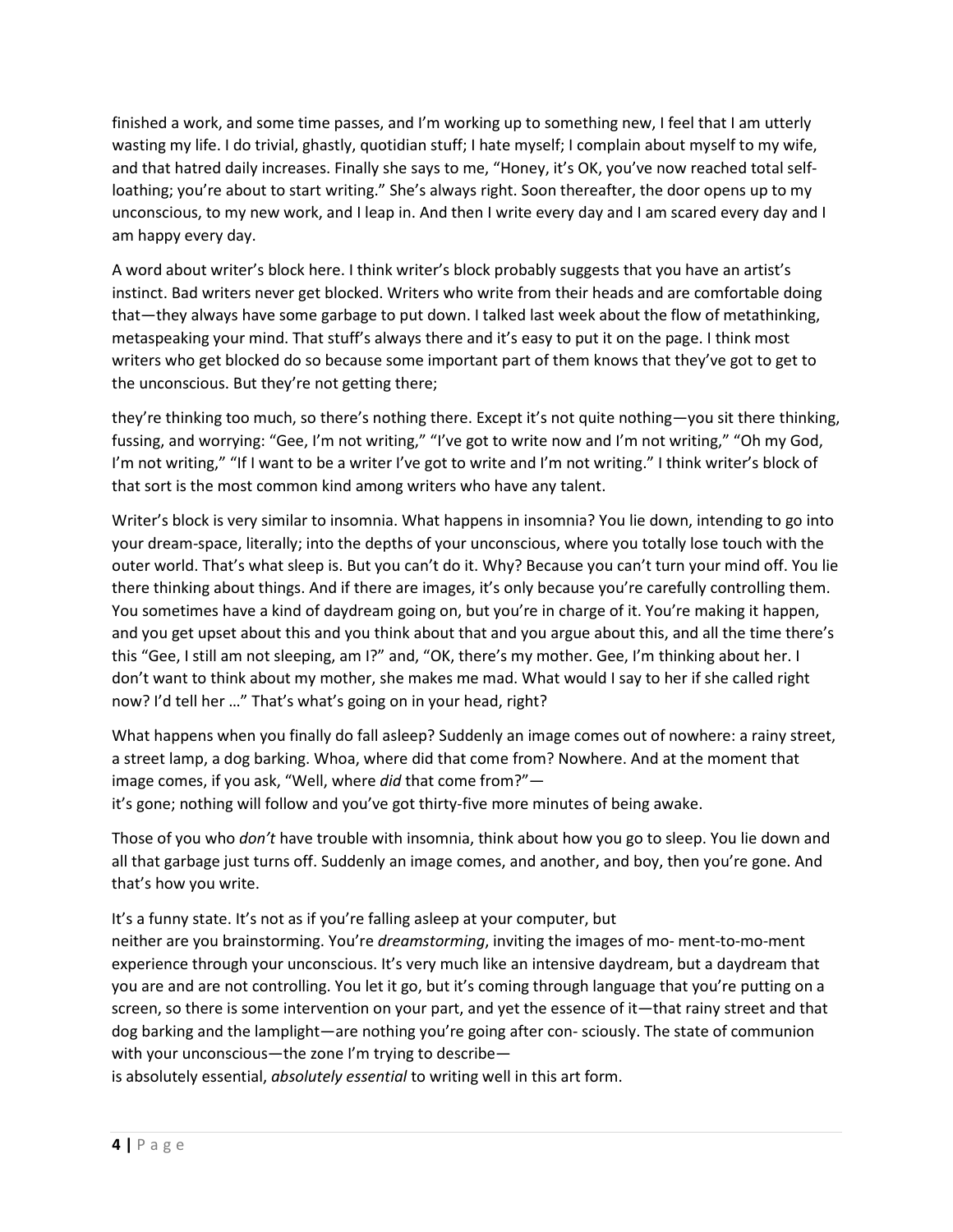Where does language come into this very-hard-to-describe, mystical sort of place—what I'm calling your unconscious—when you create a work of art? When I talk about the place of language in this process, it's another way to speak of voice. *Voice is the embodiment in language of the contents of your*

*unconscious*. When you turn off that flow of garbage in your head, you're turning off certain kinds of words—you're turning off abstract and analytical metawords. What then takes their place is a very strong presence of language, but it's almost misleading to call it language because language is so often used in those ways that mean analysis, abstraction. That's why I say voice. The pres- ence of words which you quickly capture and string together and massage—is intimately bound up with that sensual imagery in your unconscious, which makes up your voice and the voices of your characters.

The line-to-line words come from your unconscious and so does the very form in which you write. You do not know whether you're a novelist or a short story writer. You don't choose ahead of time to be a novelist and then look around in yourself and figure out what novels you've got there. You have a vision of the world and that vision has a natural form; you don't know what will turn out to be the natural form of your vision. You've probably had the expe- rience of writing a short story that just kind of takes off. It's not a very good story, because what you're seeing really wants to be a novel. Or you sit down trying to write a novel and you poop out at about page 40. That happens because you are forcing your vision into a predetermined medium, and that's not the way it should work.

The distinction between the vision that becomes a novel and the vision that becomes a short story is pretty much like this (I'm going to describe these differences metaphorically; I am not advocating a consciousness of your audience): the short story will have you say to the reader, "Look, I don't have much time. So sit down, let me tell you about a moment in this character's life when something took a turn, or something intensified in some significant way." The short story will have, oftentimes, a brief sequence of causally linked events, but ultimately it turns *on the moment*.

The novel is going to be saying to your reader, "Look, this is going to take some time. Let's go for a long walk, and I want to tell you about all these things that happened in the life of this character in my unconscious; all these things that happened to him, which somehow fit together, are somehow causally linked." In a novel, there will be many revealing moments but ultimately the focus of a novel is on that—I won't call it a chain, because that argues for a certain kind of linear structure, but—that certain configuration of causally linked events. That's the focus of a novel.

Oftentimes I've found that my novels come out of the wedding of two separate visions that seemed to be two different novels, two books that really weren't working and seemed quite different from each other. (I've got a number of potential novels and stories running around in my unconscious at any given meditative moment.)

Let me go back to one of those really god-awful novels that never saw the light of day, my first Vietnambased novel, called *What Lies Near*. It was about a guy in military intelligence who visits the holding cell in an interrogation camp for suspected Viet Cong. He goes into a cell vacated by a prisoner who's been tortured and taken somewhere else, and he finds a piece of graffiti written on the wall. The novel I wrote was just straight out of literal memory stuff. As a military intelligence agent, I had gone to an interrogation center run by the ARVNs—the Army of the Republic of Vietnam, which is South Vietnamese— and there was a cell where they kept the Viet Cong prisoners while they tortured them horribly, as the South Vietnamese often did. I went in the cell and— these are the tropics; it was a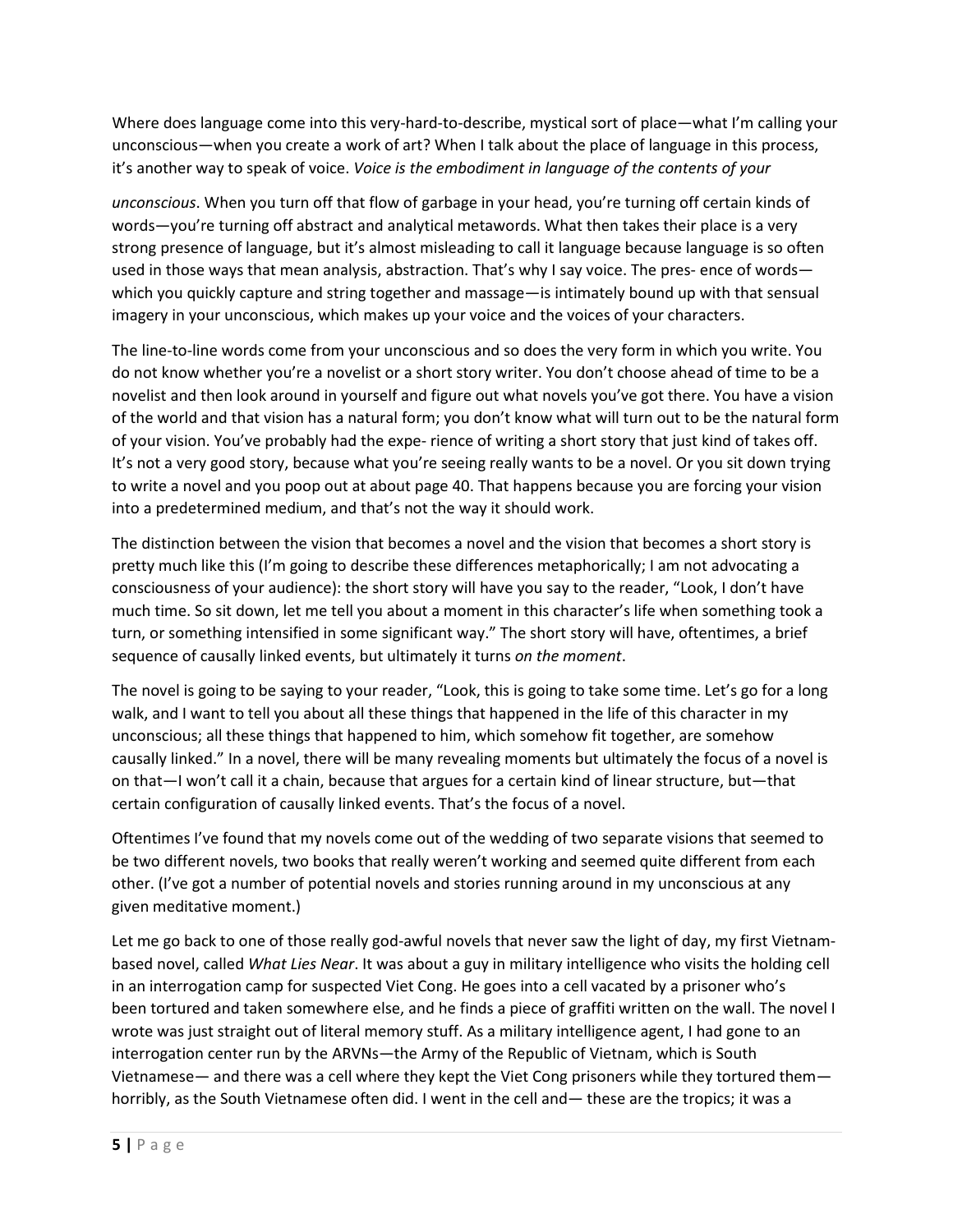hundred degrees and 95 percent humidity outside this windowless space about six feet square, which had an iron door with a little plate kept shut and a stone ledge for sleeping and a hole in the floor—I stepped in and instantly broke into a heavy sweat from the closeness of the air and the foul smells from the hole in the floor, and the walls were stained with lichen, and I was ready to turn and flee.

But—I don't know what made me think of this—I wondered about graffiti. Was there some trace of the people left behind? I looked at the walls, and there were obviously some places that had been scratched—the scratchings then obliterated by the caretakers of the place. Very carefully monitored. There was nothing else to see, and I was about to leave when I noticed a little wooden

stand against one wall. I thought, well, if somebody wanted to put some graffiti where it would survive scrutiny, he'd put it behind that. So I pulled that stand away from the wall and suddenly heard the frantic rustle of brittle little feet, and dozens of three-inch cockroaches scattered from behind this thing—just that last turn of the horror of the place: these people are kept in darkness with roaches crawling all over, waiting to be tortured—and, sure enough, there was a piece of graffiti scratched into the wall behind the wooden stand.

It read, "*V*<sup> $\hat{\ell}$ </sup> *siuh là khoé*," which means, "Hygiene is healthful."

Suddenly I was in the presence of this remarkable mind. To have that kind of irony, that kind of detachment!

Well, I wrote the terrible novel called *What Lies Near*, in which the agent finds this graffiti and then spends the rest of the novel trying to track down the guy who wrote it. I myself didn't try to track him down; the novel was driven by what had happened there, in that cell, and I was just sort of tunnelvisioned onto it. It was slavish to what really happened, and that was not enough to sustain a novel. It was not a novel.

In 1983, ten years after the failure of *What Lies Near*, I had found my way into my unconscious and just published *Countrymen of Bones*. I began my fourth novel and moved from the fine but rather obscure independent company,

Horizon Press, to Knopf. In those ten years, I'd had another notion for a novel—

let's face it, it was an *idea;* that's why it was not going anywhere—based on the fact that my son had been born and looked just like me—a little externalization of self. I wrote an awful short story about it but one that led me to consider how American army men went to Vietnam for a year: you drop into war, and they pluck you out again. There were legions of Vietnamese women in the gray area between prostitute and aspiring girlfriend, and they didn't understand birth control or didn't give a damn, so there were a lot of children born of fleeting connections—"children of the dust." There were men who lived for thirty years in America not knowing that they had a child, now an adult somewhere in the world. They would go to their graves probably not giving it a thought, and certainly not knowing that they had a part of themselves in the world. Still, that's not enough for a novel. And it was a bad short story.

Actually twelve years had passed since I was in Vietnam—and now two separate things that had gotten me to meditate there, the prisoner and the child, suddenly came together in my unconscious. Only when those things

converged was there the fullness of a novel. *On Distant Ground* is about an army intelligence captain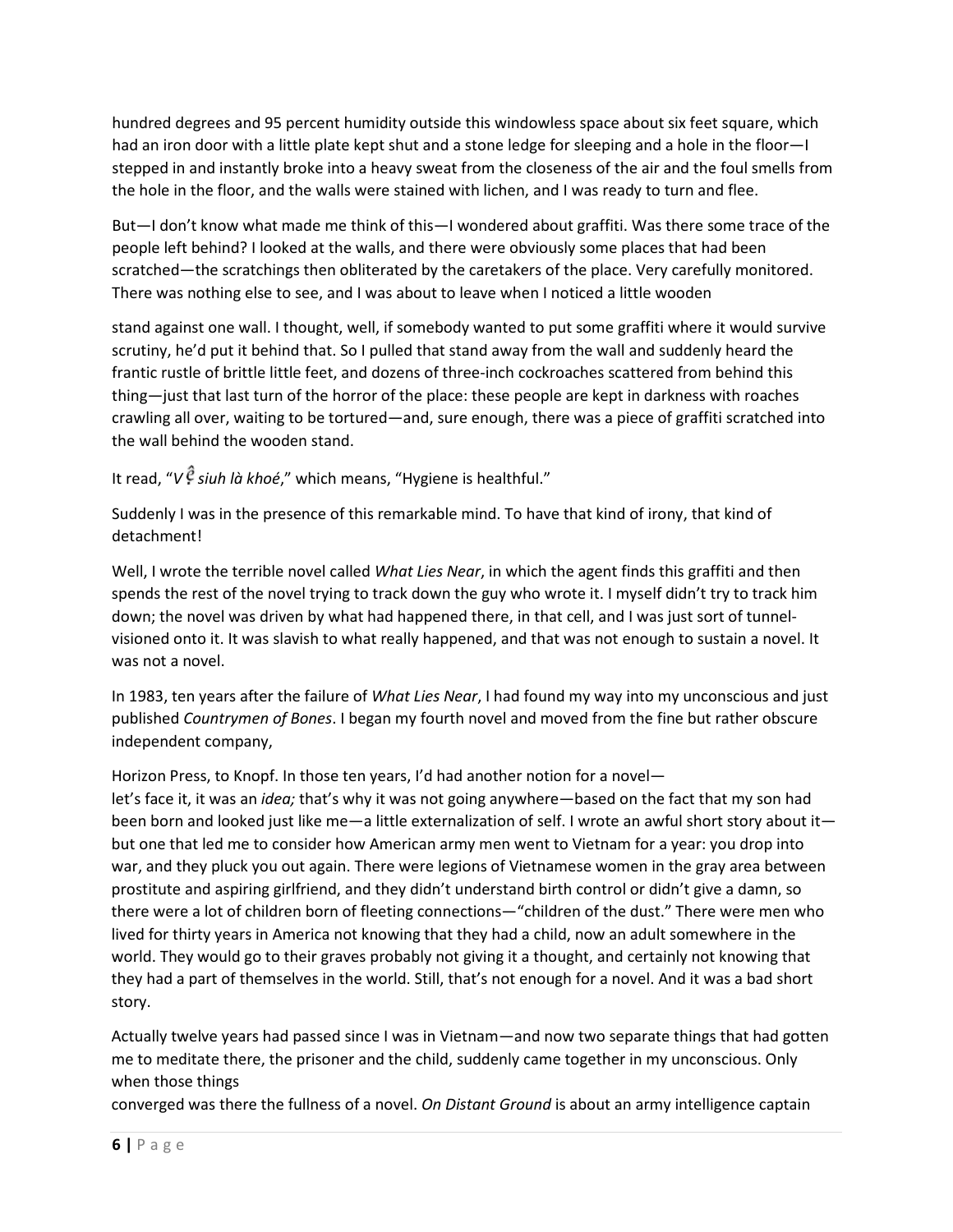being tried in a court martial for having tracked down and set free a Viet Cong prisoner—prompted to do so by seeing graffiti written on a wall. His yearning is for a connection with the other, and this yearning has been intensified by a son who looks just like him, though he is a man of inherent

emotional distance and aloofness toward everyone around him including his wife. During the trial he becomes obsessed with the memory of a Vietnamese woman who mysteriously broke off their affair, and he wonders if he may be one of those people unknowingly with a child in Vietnam. He goes back he's on bail—to Saigon. The city falls while he's there, and he's trapped in Communist Vietnam, looking for a child who may not exist.

To choose the novel or short story form without it being driven by a vision from your unconscious is a big mistake. If you are to propel your work without some willed preconception, then nothing must be preconceived, including the form, the content, and especially memories of the events of your life that produced the inspiration. You will get legitimate artistic inspiration from your unconscious, and often part of you will know where it came from. But then you have to resist going back, finding all the old notes, and working out what really happened in the past.

Be alert to the fact that you must achieve a trancelike state in order to write from your unconscious. You'll also have to know what to look for in the stuff that's coming off of the tips of your fingers. You can see the bad stuff going up on the screen; you know where it's coming from. You don't just let yourself get away with it.

And, of course, writing is also rewriting. I need to say a final word now on the question of editing and rewriting: you might say to yourself, OK, that's fine, all that white-hot-center stuff spilling out in the composition, but when I go back to edit and revise, how do the dreams fit in there? Or do they?

They absolutely do. What you need to do now is to think of yourself as a reader encountering a strange work. You've got to understand your own memory and figure out what it takes for you to forget what you have written, sufficiently that you can revisit it as reader. That's the key to editing yourself. This is where having a bad memory will serve you well. If you reread your work without having forgotten it, you'll be analyzing your own work in all those lit-crit ways. I'm lucky. I literally forget my sentences after I've written them. I will write a sentence; I'll write another; I'll go back and read the previous sentence, and I won't know where the hell it came from.

I'll have more to say about reading a little later, but the essence is this: the primary and only necessary way of experiencing a work of literary art is not

by "understanding" it in analytical terms; it is by *thrumming* to the work of art. Like the string of a stringed instrument you vibrate inside, a harmonic is set up.

So to edit your work, you go back and thrum to it. And you go *thrum, thrum, thrum, twang!* And when y ou go *twang!* as a reader, mark that passage. And you thrum on and twang on and thrum and twang and thrum and twang. Then you go back

And, of course, writing is also rewriting. I need to say a final word now on the question of editing and rewriting: you might say to yourself, OK, that's fine, all that white-hot-center stuff spilling out in the composition, but when I go back to edit and revise, how do the dreams fit in there? Or do they?

They absolutely do. What you need to do now is to think of yourself as a reader encountering a strange work. You've got to understand your own memory and figure out what it takes for you to forget what